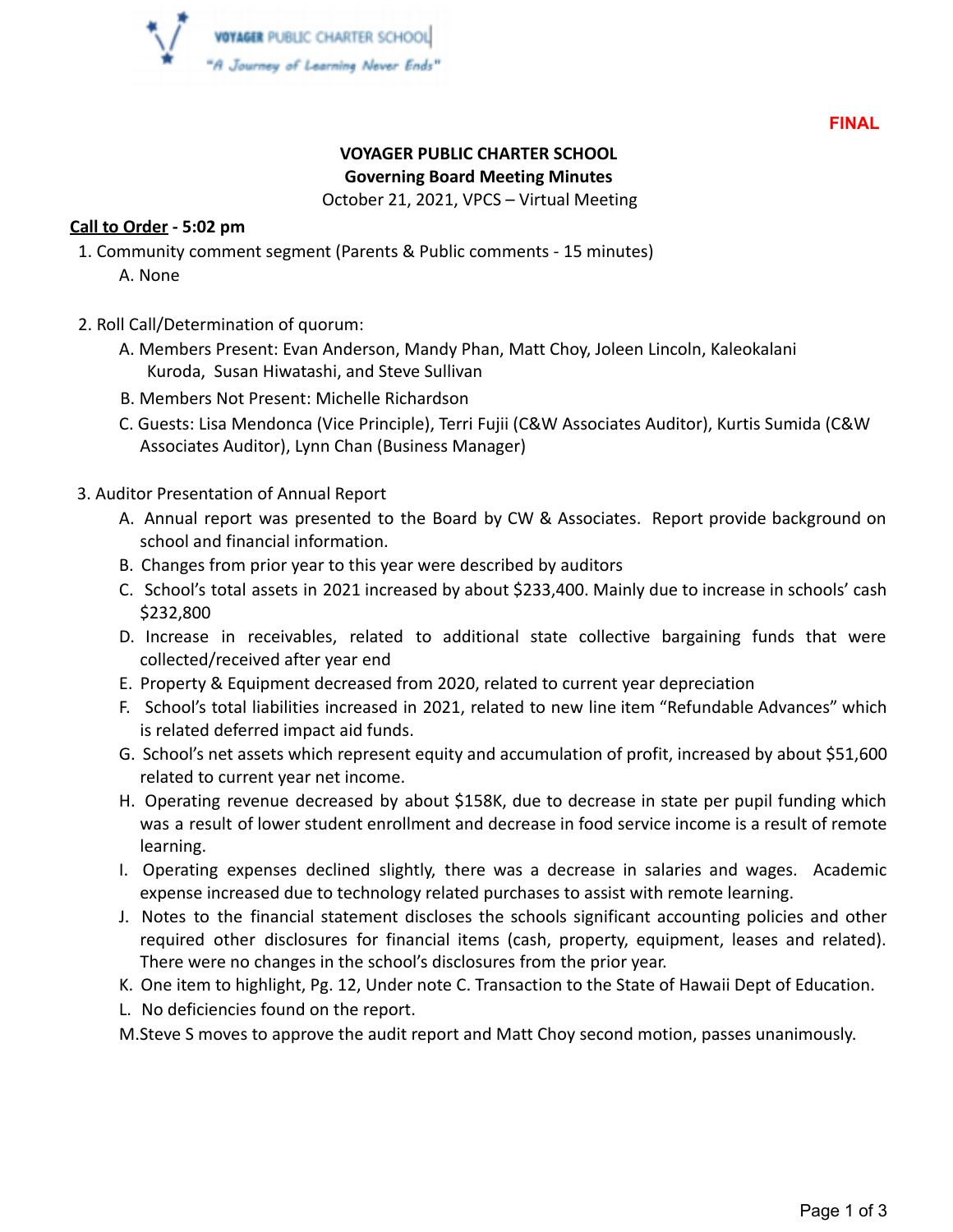# **Consent Agenda**

- 1. Meeting minutes for August 2021 and September 2021
	- A. Steve S moves to approve the Aug/Sept meeting minutes, Matt C seconds. Motion passes unanimously.
	- B. August meeting minutes: Michelle Richardson's name was misspelled.

## **Goals for the Meeting – Key Issues facing the Board and VPCS**

- 1. COVID-19 and Continuity of Services Current happenings
	- A. No Changes since last month.
	- B. School remains open and no further class quarantines. Student quarantine limited to individuals who were exposed, but were not at school.
	- C. Update from Commission on how to track and proceed with contact tracing Evan A to read upon update and brief staffing
- 2. Finance Committee, reserves, and discussion on Current Budget
	- A. Committee Report included.
	- B. Financials on budget.
	- C. \$200K for federal aid funding is not reflected in the financials. No timeframe on when funds will be received and what the exact amount will be.
	- D. Current Enrollment: 288 students registered; Budgeted 290 students. Funding per pupil will be based on the number of registered students.
- 3. New Business / Additional Matters
	- A. Teacher and student turn over; Evan A to provide an update at November's meeting
	- B. Evan to present Baldridge Quality Processes at November's meeting
	- C. Future Facilities Discussion: Paradise Park as a consideration for future facilities for VPCS. Matt will follow up with his contact. Steve had sent an email to the neighborhood board. Goal is to meet with the Manoa Neighborhood Board to discuss including VPCS in future discussions as it relates to having a facility that we would not need to pay rent. No new update on this matter. Steve will reach out to Ronald Lockwood.
	- D. Committee positions:
		- Governance Committee to research bylaws if able to change title from Teacher Representative to Staff Representative (non-teaching staff member). Kaleo K, researched: Per Bylaws Section 301, Bullet 3.2 - Composition includes Teacher/Staff Representative.
	- E. Website Joleen has made updates to the website.
		- Social Media Marketing (Facebook/Instagram) Growing social network presence.
	- F. Board newsletter: Newsletter may be a valuable tool to communicate to families to provide information on the work of the Governing Board. The information would include introductions of board members and the work the board does. This may help families to understand what a board is. Frequency: Quarterly/Annually - Needs further discussion. Voyager School Website has past Newsletters available for view: <https://voyagerschool.com/governing-board-newsletters/>
	- G. December meeting Tentative Date: December 16th, 2021.
		- Some Policies for the student handbook are going to be revised. Need to confirm if policies need to be approved by the Board. To be further discussed in November's meeting.